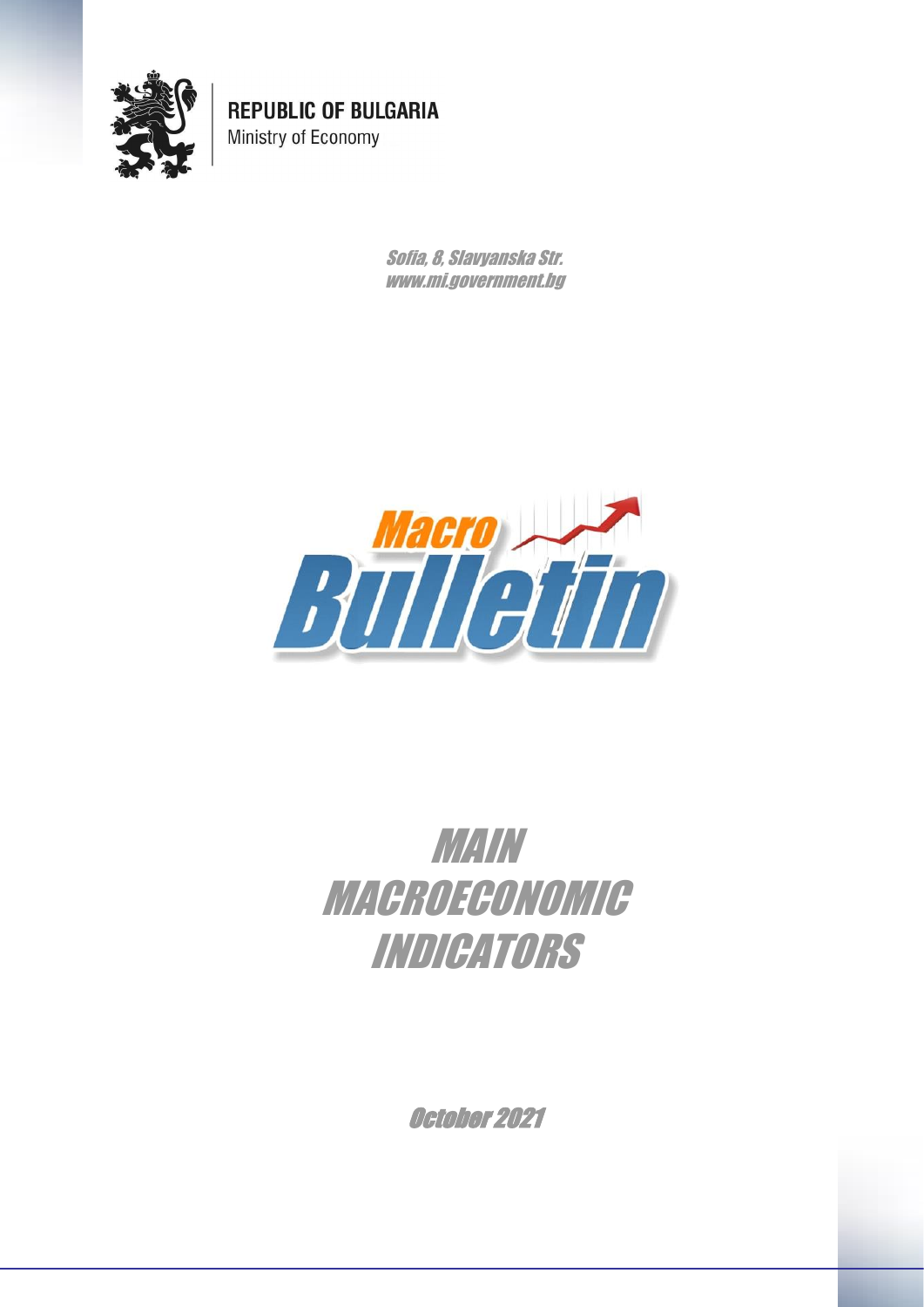

According to NSI data, in 2019, GDP of Bulgaria has grown by 3.7% compared to the previous year and as a result of COVID-19 crisis GDP indicated a fall in 2020 by 4.2% on yearly basis.





Since 2014 Final consumption is the main factor for GDP growth. In the first half of 2020 a positive impact on GDP growth also has Gross fixed capital formation, while trade balance had a negative impact.

Source: NSI (\*preliminary data; on 2015 prices)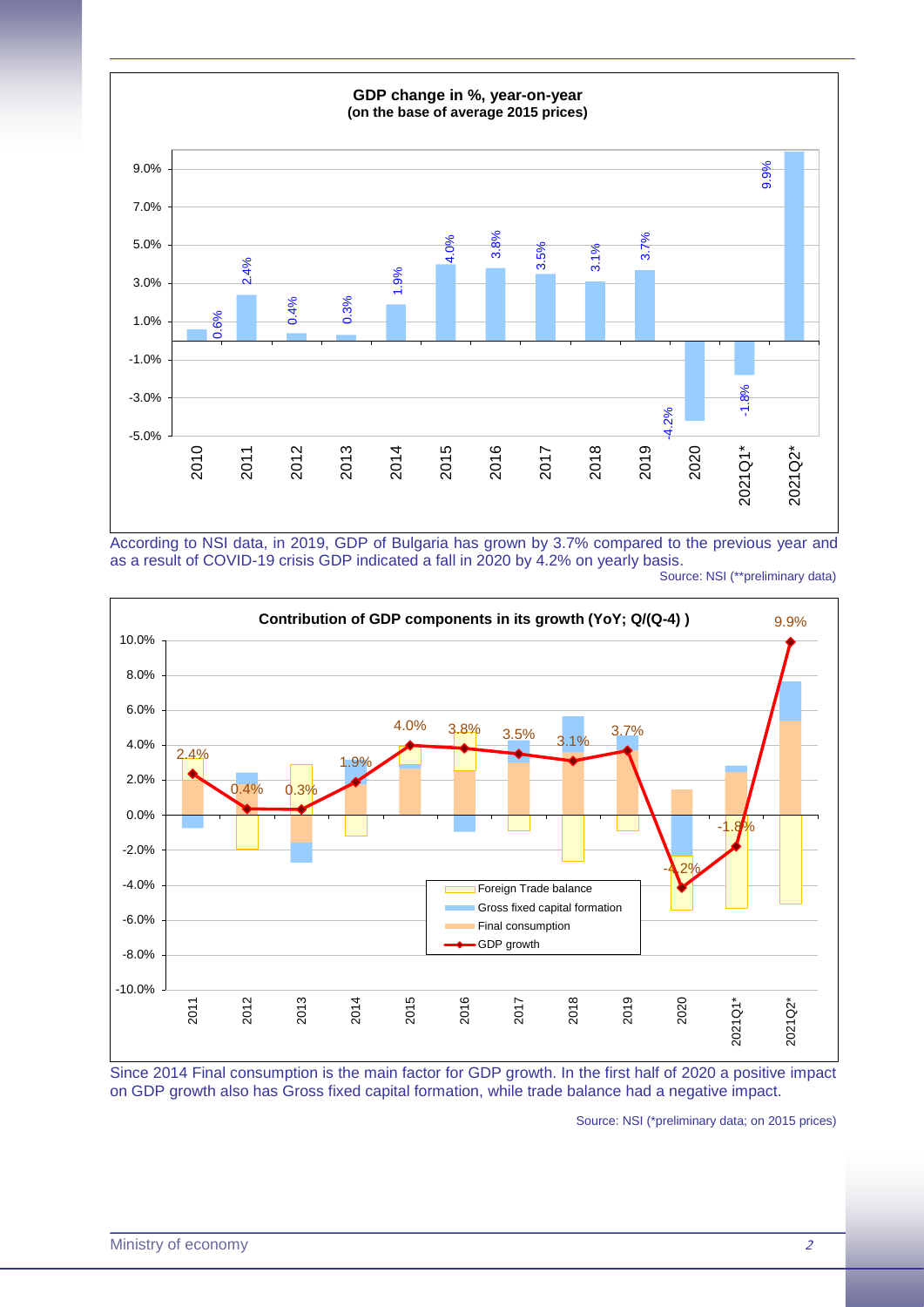

According to NSI data in 2020 gross value added is BGN 85 070 million.

Source: NSI (\*preliminary data)



In 2019 average change of consumer price index is 3.1% on yearly basis and in 2020 with 1.7%.

Source: NSI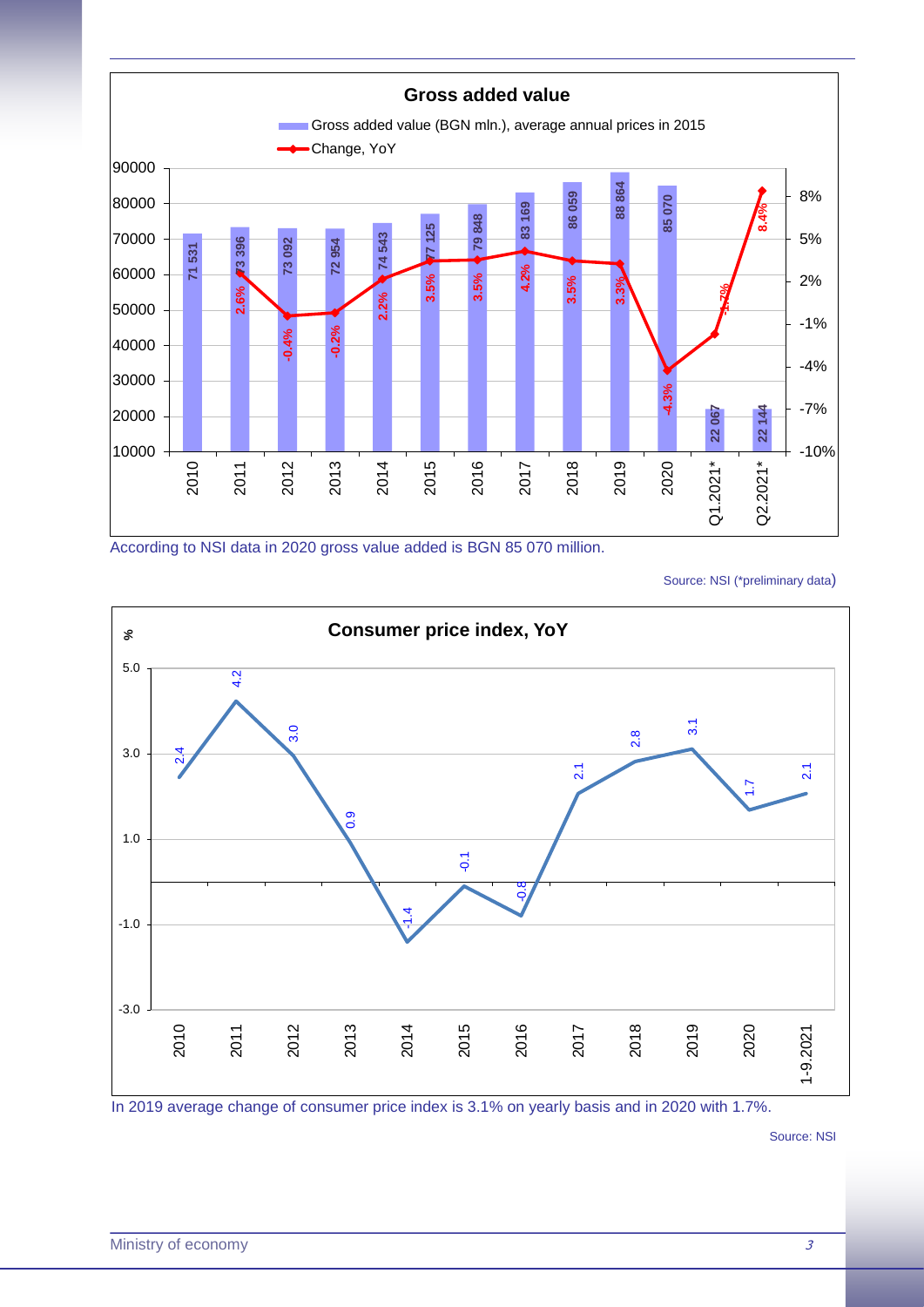

The unemployment rate in 2020 amounted 5.1% and increased by 21% according to the previous year.

**Foreign direct investment 2273** 2500 520% FDI, EUR mln. 480% 476% **-75% 476% 2001** Change, YoY440% 2000 **1639** 400% **1606 1476** 360% **1384 1321** 1500 320% **1170** 280% **968 940** 240% 1000 **693** 200% 160% **347** 500 120% 80% **71%** 40% **69%** 0 **-52% 26%** 0% **-40% 39% -53% 5%** -75% **-11%** -40% -500 -80% 2010 2011 2012 2013 2014 2015 2016 2017 2018 2019 2020 1-8.2021

Source: NSI

According to the Bulgarian National Bank, in 2019 the country received EUR 1 639 million FDI and in 2019 EUR 2 273 million FDI inflows was indicated.

Source: BNB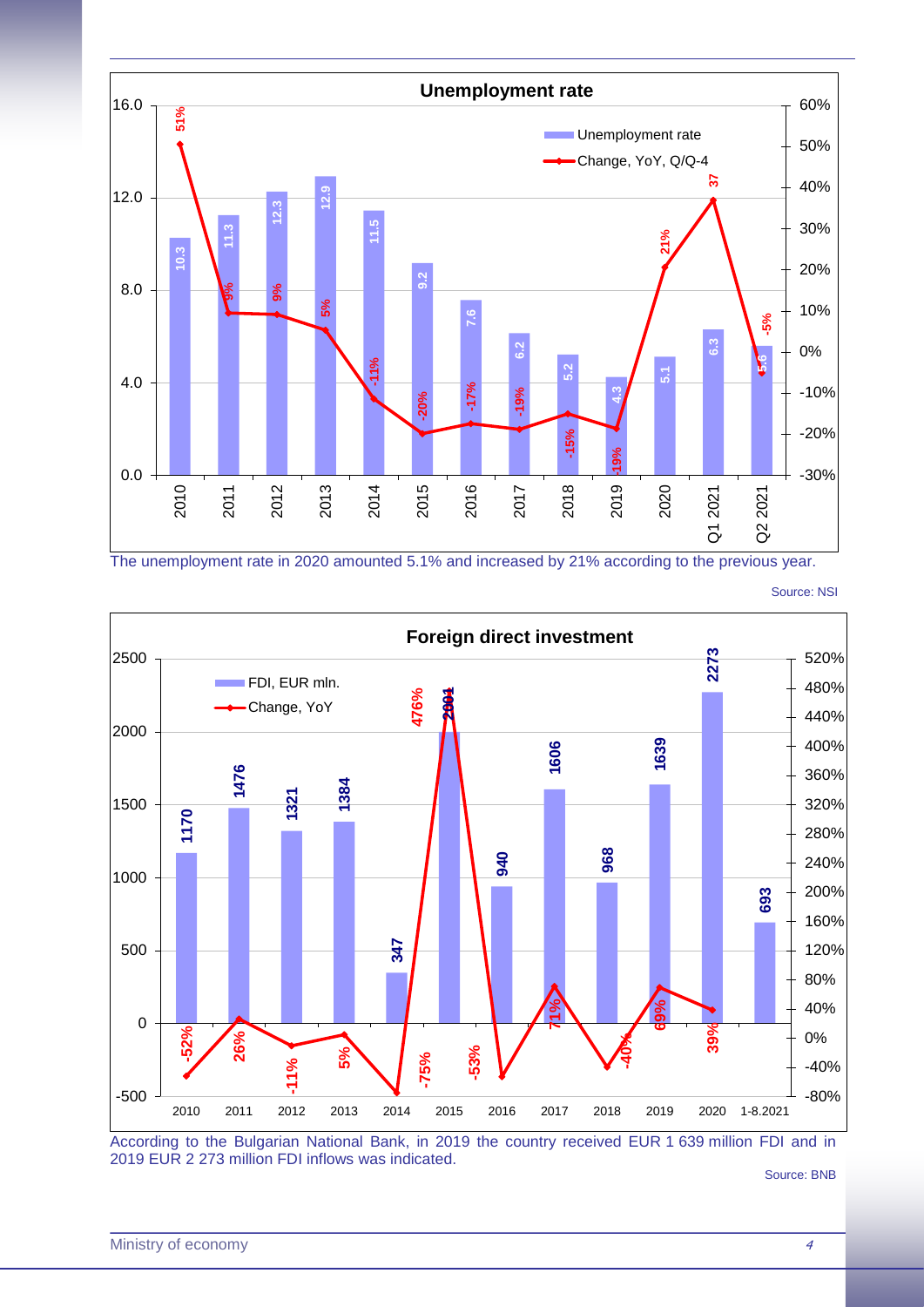

Average index of industrial production in 2019 is 108% (at base on 2015), while the index of industry turnover 118% (at base 2015). An average level in 2020 of industrial production index is 101% (at base 2015) and turnover in industry is 109% at base 2015.

Source: NSI



In 2019 exports increased by 4.3% while imports increased by 5.0% on year-on-year basis. In 2020 exports increased by 6.4% and imports by 8.9% on year-on-year basis.

Source: NSI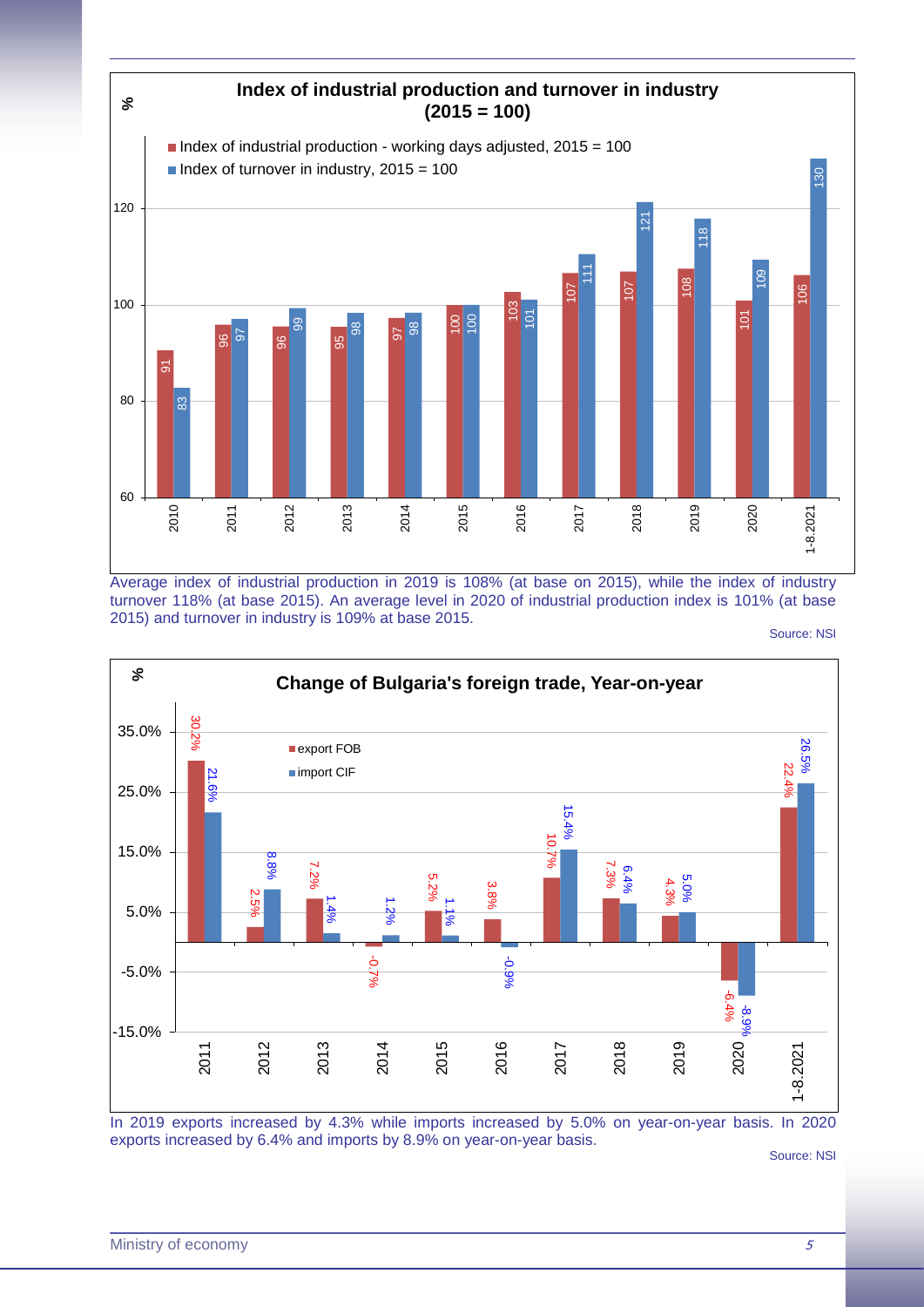

In 2020 the exports amounted EUR 28.0 billion, while imports EUR 30.7 billion.

Source: NSI



In 2020 were registered 38 548 new companies and 3 364 were re-registered.

Source: Registry Agency